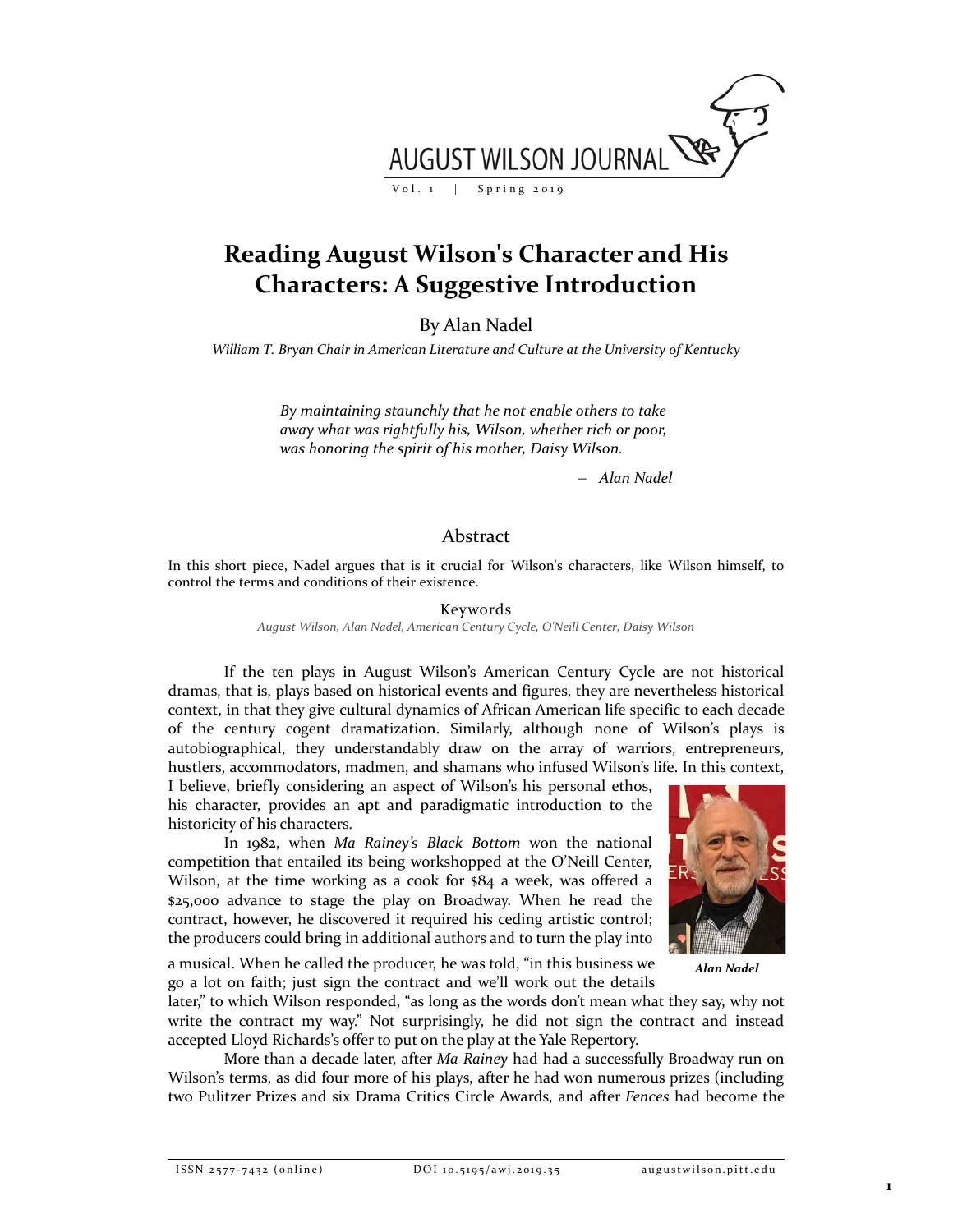Vol. 1 | Spring 2019

most lucrative drama in the history of American theater, Wilson was still in prolonged negotiations with Hollywood over the screen adaptation of *Fences.* In the late 1990s, he told me that it was Hollywood's way to fly you out there, put you up at the Ritz Carleton, chauffer you around in luxurious limos, and shower you with expensive meals and drinks, "then they start to take it away, and they've got you." Wilson's response was to refuse the Ritz Carlton in favor a motel and shun the limo in favor of a taxi. "It makes them crazy," Wilson told me. "They don't know what do with me."

By maintaining staunchly that he not enable others to take away what was rightfully his, Wilson, whether rich or poor, was honoring the spirit of his mother, Daisy Wilson. When he was a child, she won a new washing machine in a radio phone-in contest, but the station, upon discovering she was black, instead gave her a Salvation Army coupon for used washer. Even though Daisy at the time was doing laundry for a family of six by hand, she refused to accept the used washer instead of the one she had rightfully won but would never receive.

Both of these stories from Wilson's biography echo of Troy Maxson's refusal to allow Cory to play football, because, he believed, sports opportunities (like Hollywood luxuries) were things that could be taken away by white industry and media. Yet Troy's attitude also indicates the intersection of Wilson's character with the historicity of his characters. When those characters assert unflinching control over what is theirs, they reveal the internalized historical legacy that informs the  $20^{th}$ -century cycle, because the right to control property distinguishes humans from objects: you can own your dog, but your dog cannot own you. (BTW: This principle does not apply to cats.) Hence, taking away something that belongs to a person disavows his or her humanity in favor of another person's more privileged property rights. This form of disavowal—whether it entails material goods, a proper name, or the capacity to bear witness—was inherent to slavery, foundational to Jim Crow, and intrinsic to a plethora of racialized practices throughout the  $20<sup>th</sup>$  century.

From this perspective, in *Two Trains Running,* Hambone's relentless demand for his ham, like Ma Rainey's persistent control over the conditions by which her voice may be commodified, or, in *The Piano Lesson,* Boy Charles's dying to reclaim the piano for which his grandmother was traded reflect not just Wilson's character but the myriad historical struggles that conditioned his characters. Aunt Ester's bill of sale, as she points out in *Gem of the Ocean*, is worthless, but the fact that she possesses it is invaluable in the same way that, in *Jitney,* the jitney drivers' right to control the terms and conditions of their rides is crucial to their identity*.* Wilson's cycle and his century concludes in 1997, when Harmond, in *Radio Golf,* forfeits a promising political career to subordinate his personal aspirations to Old Joe's rightful ownership of Aunt Ester's house.

The triumph of capitalism, we must remember, originated not in the protection of property rights from royal fiat, but from the inclusion of human flesh with the realm of property. The surplus capital that the Industrial Revolution's textile industry produced supported investment in a broad spectrum of imperial endeavors, including, but not limited to, the harvesting and commodification of Africans and their labor. That capital vitalized shipping, railroads, banks, and factories of every sort, in both slave-holding and nonslaveholding parts of the globe, all benefitting, directly or indirectly, form the cheap cotton that slavery made possible, out of which affordable textiles and immense profits were made.

Near the end of *Fences,* Troy Maxson speaks directly to Death:

I'm gonna take and build me a fence around this yard. See? I'm gonna build me a fence around what belongs to me. And then I want you to stay on the other side. See? You stay over there until you're ready for me.

Incisively framing Troy's life and parental obligation in terms of property ("what belongs to me"), Wilson externalizes, with the aid of a baseball bat and a fence, Troy's internalization of the historical conditions under which his character was forged.